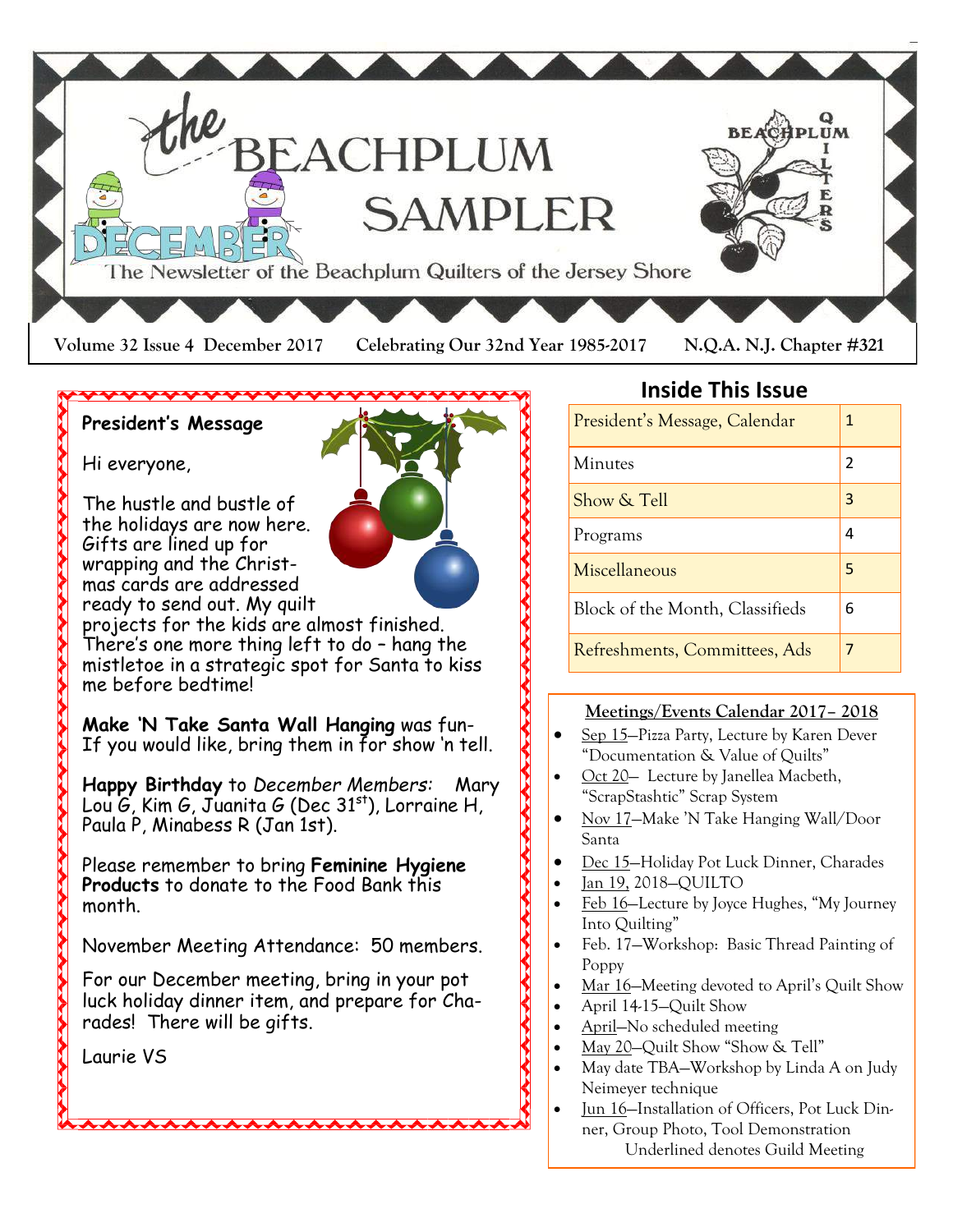### **Minutes of November 17, 2017 Meeting**

Meeting was called to order at 6:33 pm by President, Laurie S. Members were welcomed.

Quilt Block Attendance Card – Oregon the  $33<sup>rd</sup>$  state was chosen this month.

Motion made to approve minutes from October meeting by Lorraine H. Seconded by Dona S. Passed.

**Treasurer's Report** (Ann B.) – Beginning balance - \$8347.10. Total receipts - \$1533.02. Total expenses - \$511.36. Ending balance - \$9368.76. Motion made to approve report by Sue B. Seconded by Dona S. Passed.

**Membership** (Marlene S.) – Member Directory was emailed to members who chose to receive it in this manner. Hard copies were available for those who preferred to receive it in print.

**Raffle Tickets** – Sue G. has extra ticket books for those interested.

**Charity Quilts** (Pat T./Jeannette M.) – Sit and Sew took place on November 4<sup>th</sup>. Next planned session will be March 10<sup>th</sup>. Marcia G. continues to volunteer to longarm quilt them for the quild.

**Block of the Month** (Mary Lou G./Pat McC.) – Blocks displayed. There is still one unclaimed block from last month's meeting.

**Quilt Show 2018** (Kathleen C./Sue B.) – All is going well. Still need help for an Ambiance Committee (to decorate the facility).

**Country Store** – Reminder to bring in your donations.

**Door Prizes** (Diane C.) – Won by Joanne M., Genny V., Sophie K., Gloria J.

Question raised as to whether there is an interest in a Debbie Kalenty workshop? High interest expressed.

**Program** – Make and Take Santa was worked on by the membership.

**Show and Tell** (Sherise B.) – Many beautiful quilts were displayed by our talented members.

Meeting adjourned at 8:37 pm.

Respectfully submitted by: Kim Gimblette, Recording Secretary







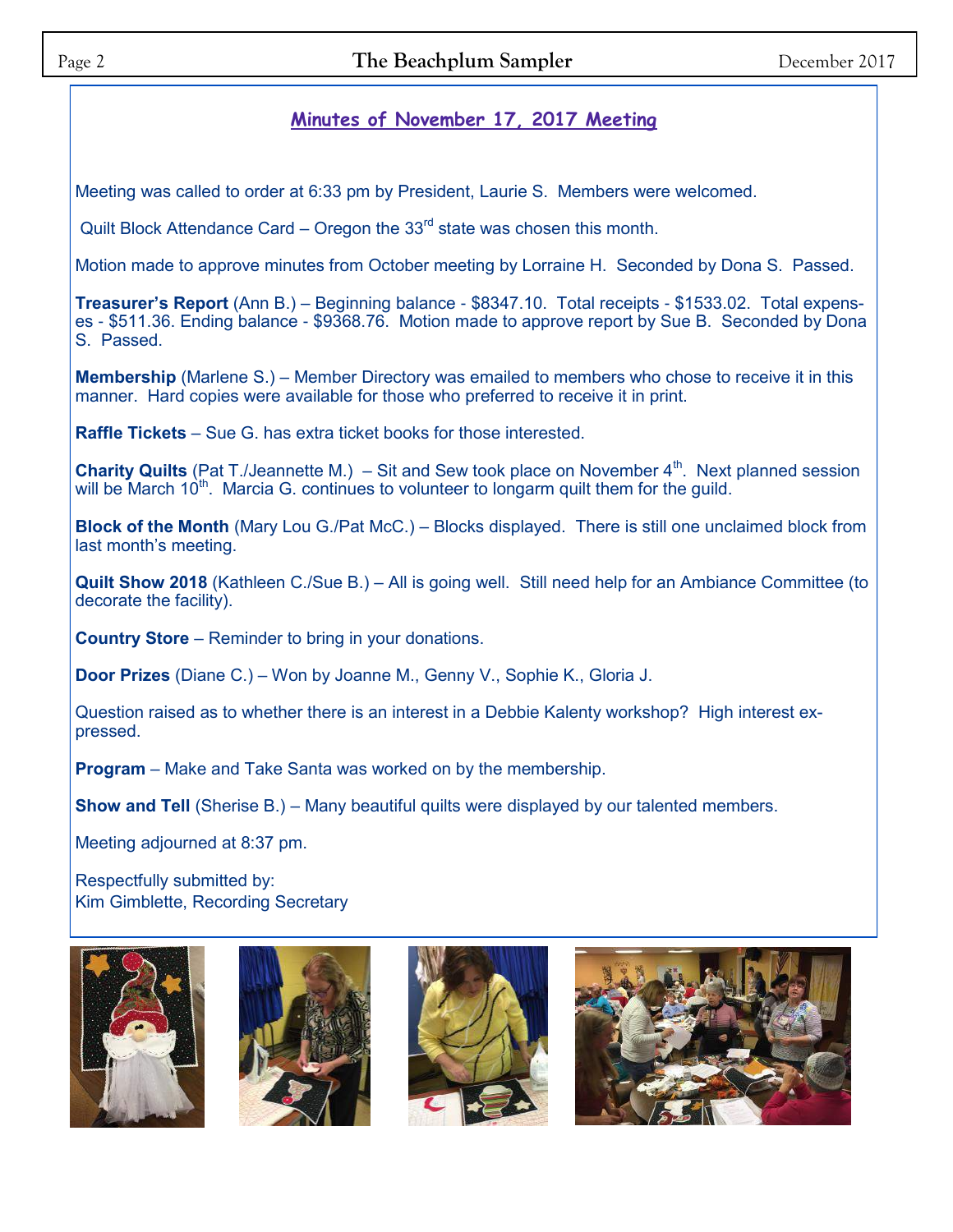### Page 3 **The Beachplum Sampler** December 2017

## Show & Tell November 2017

- Barbara E—Dr Who Tardis
- Laurie S—Charity quilt, wonky Halloween, 15-minute challenge
- Sue B—Counted cross stitch small quilt
- Cathy S—Batik squares
- Jeannette M—This & that
- Liz H—Cat quilt
- Sophie K—Tree skirt, small quilt, wall hanging
- Nancy W—Blue and white seashore vista with shells and BoM pale stars
- Kim G—Charity quilt, sashiko quilted baby pillow sham







Jeaannette





Liz





Kim





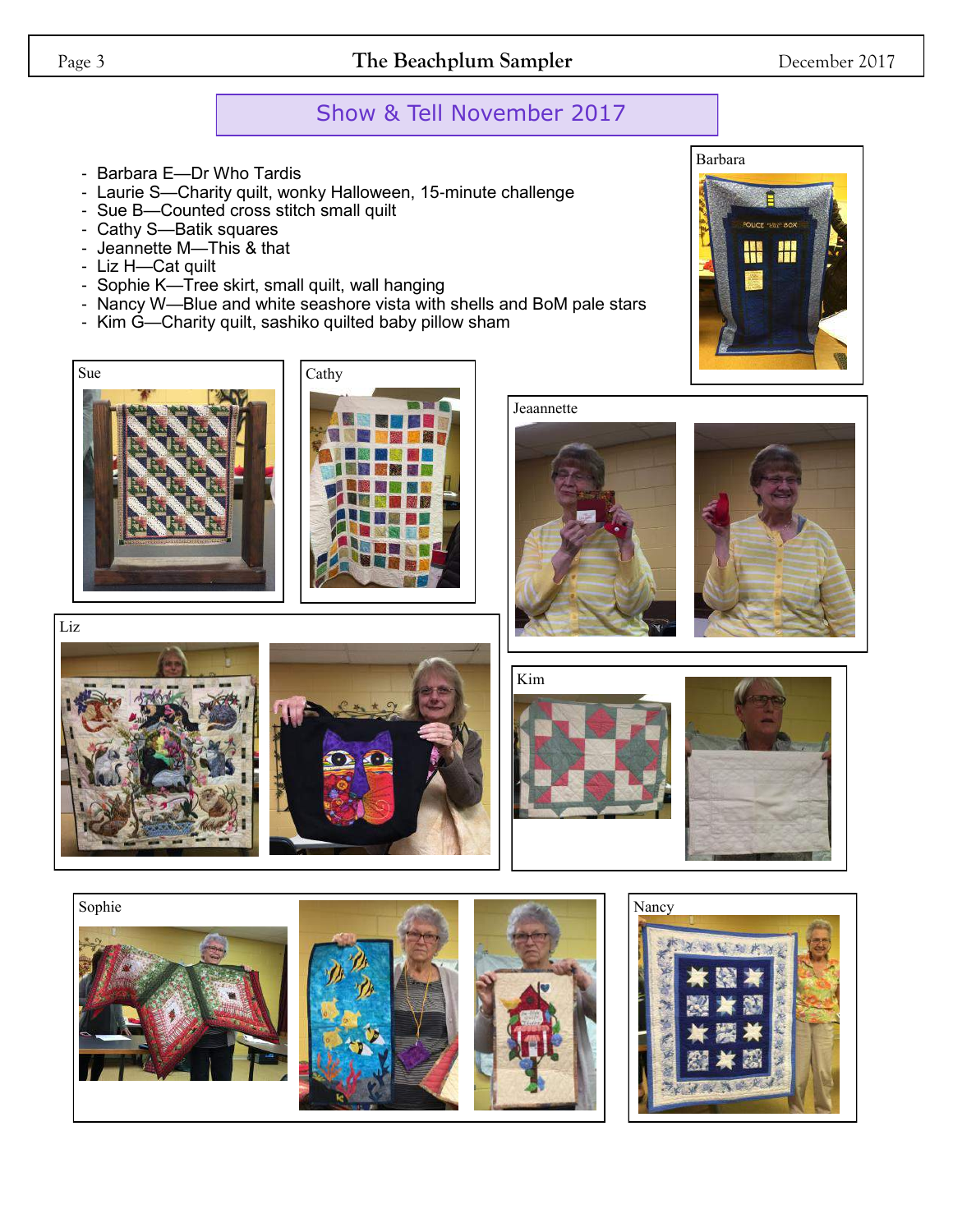



# *P R O G R A M S*

*DECEMBER:* Everyone enjoys our annual Holiday Pot Luck Dinner. We'll play a game of Charades and the winning team will receive gift certificates to JoAnn Fabrics.

*JANUARY:* Come for our favorite game of Quilto" plus all the great prizes. Don't forget the **price of admission is one fat quarter.**

*FEBRUARY:* We'll be treated to a lecture given by Joyce Hughes, entitled "My Journey into Quilting" with her trunk show. Joyce's workshop will be Basic Thread Painting. The pattern selected is poppies. The workshop promises to be a great treat and shouldn't be missed.

*MARCH:* Instead of a scheduled program, this meeting will be dedicated to our April Quilt Show.

*APRIL:* Quilt Show (no meeting will be scheduled).

*MAY:* In lieu of our regular "Show & Tell" we'll be having a special presentation by members who entered their fabulous quilts at the Quilt Show. Displayed will be Best in Show, Judge's Choice,  $1<sup>st</sup>$ , 2<sup>nd</sup> & 3<sup>rd</sup> place. Members will give a brief description what inspired them. We also welcome all the entries shown as a whole so that all the beautiful quilts can be viewed by everyone.

*Linda A:* Will be doing a workshop on the Judy Niemeyer paper piecing technique. Date TBD and additional information to follow. I'm anticipating this will be a GREAT workshop for all of us.

*June:* We'll close our season with our annual Pot Luck Dinner, group photo and installation of officers. We have always come across quilting tools and are at a loss as to how to use them correctly. I would like for at least two members to volunteer, and demonstrate, how to use a specific tool or template of their choice. Sign-up sheet will be available.

Submitted by, Gloria Squicciarini

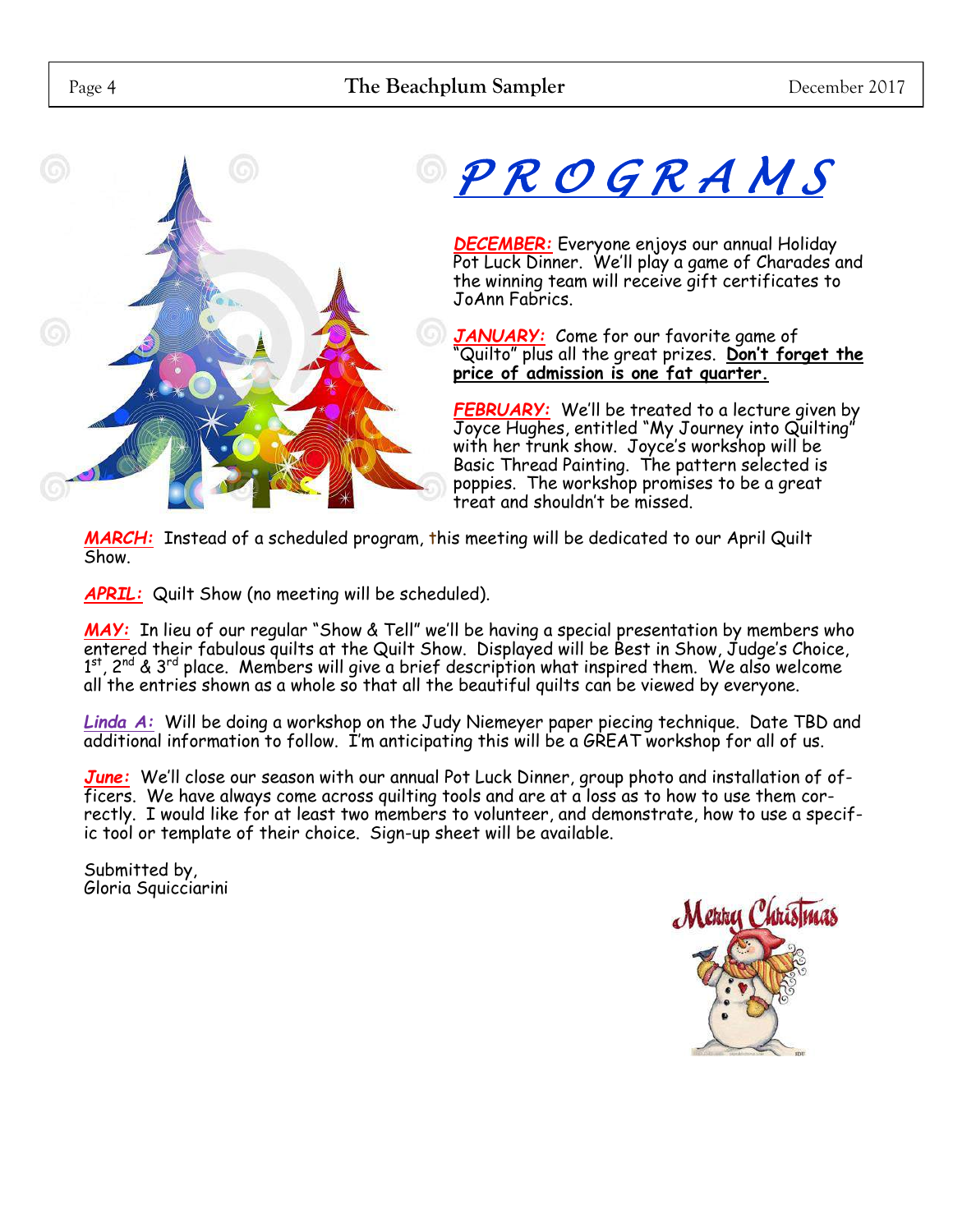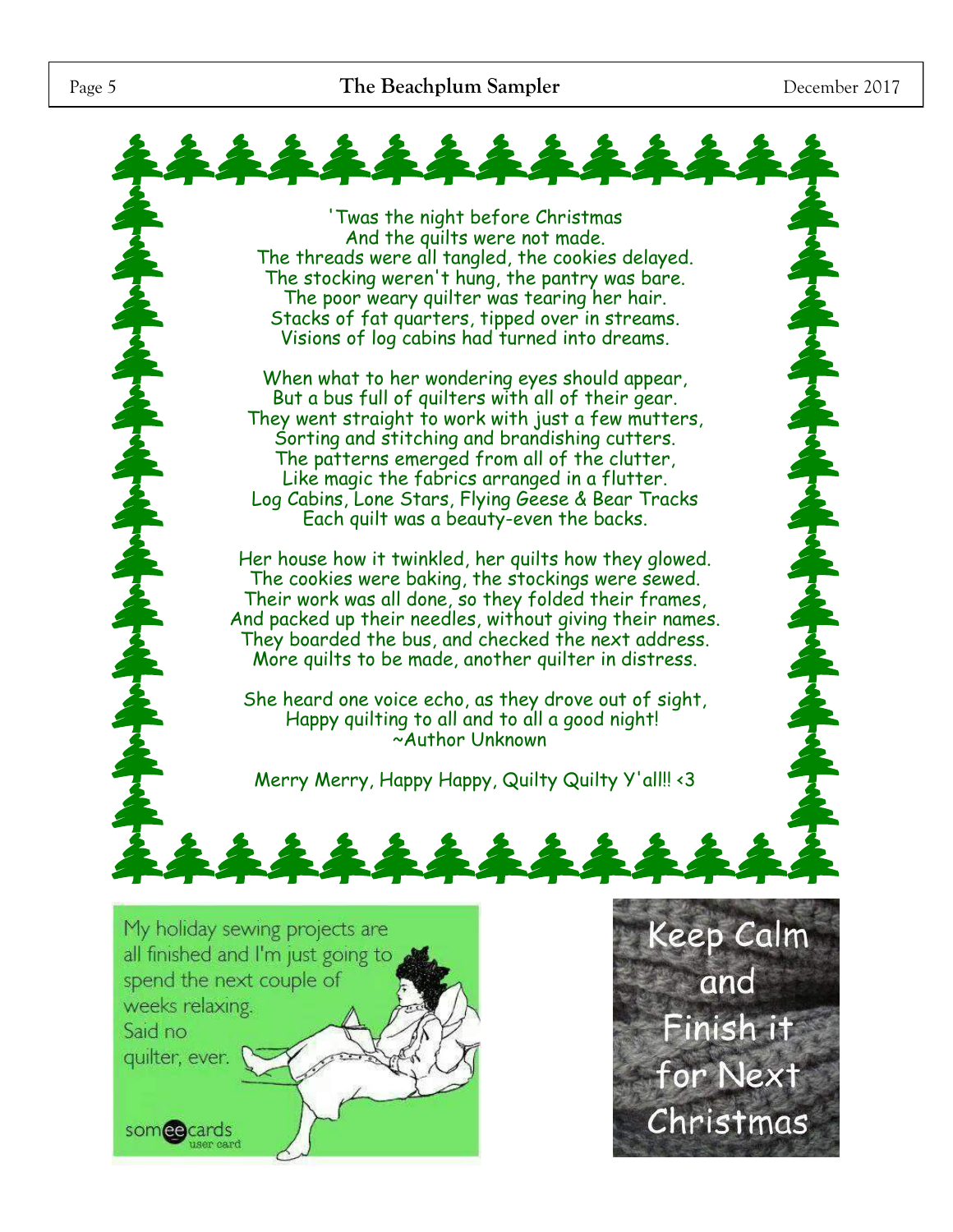

# **Classifieds**

Amish Heritage figurines—Beautiful collectors' items. Figurines are cast resin with sewn fabric quilts. The photo shows only one of the set of sixteen different pieces plus a small sign. On ebay they sell for \$15 to \$100 each (depending on the rarity of the piece). We are selling this complete group for \$150.

If interested please contact Marcia at Marcia\_guza@yahoo.com or 732-610-4282.



Long arm quilting services - custom, semi-custom, and all over designs available. Every quilt or project will be given individual attention to highlight the design and shine! Call or email for additional information. Kristin Alfano 317-902-2034 or [kalfano@mail.com](mailto:kalfano@mail.com)

Juki machine and L'ill Gracie 2 - 8'quilting table for sale in mint new condition in Manahawkin. Used 3 times.Model # TL 98Q-an older model. Asking price reduced from \$850 to \$650. Contact Leslie Pascale at 609-548-2514. Includes bobbins, needles, pattern, original machine box, manual, factory CD